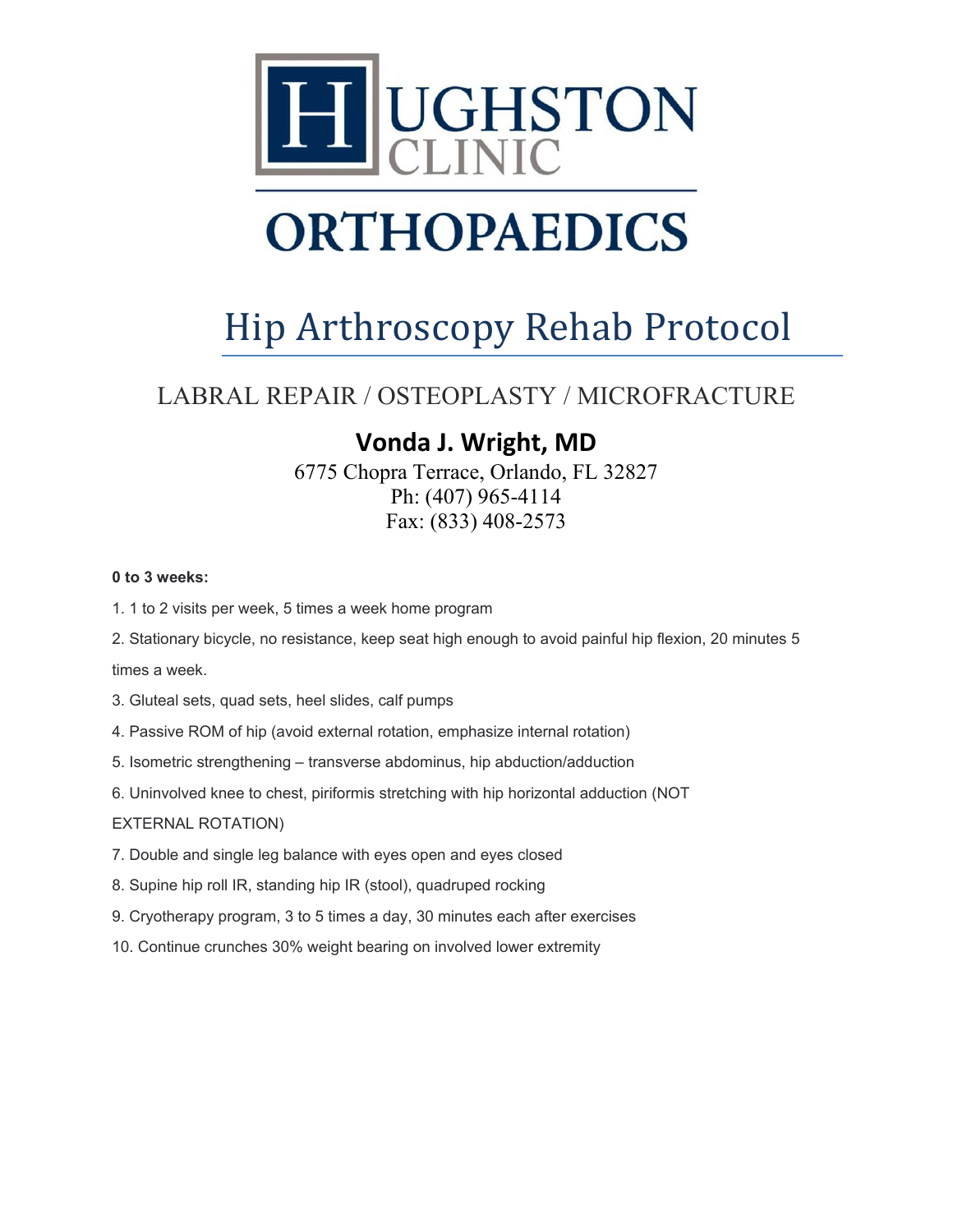

## **ORTHOPAEDICS**

#### **3 to 6 weeks:**

- 1. 2 to 3 visits per week, 5 times a week home program
- 2. Continue all exercises in previous phase (as described above)
- 3. Add light resistance to stationary bike lower seat as increased ROM allows
- 4. Start weaning crutches beginning at 3-4 weeks. Begin by advancing weight-bearing for 50% for
- $\frac{1}{2}$  week, then 75% for the remaining  $\frac{1}{2}$  week, then go to 100% while using crutches for  $\frac{1}{2}$  week.

Emphasis should be full weight-bearing without crutches 2 weeks after beginning wean with NO LIMP. If

needed, one crutch (opposite arm) or a cane can be used to transition to a normal gait

- 5. Straight leg raises (Prone, lateral (affected side down and up)
- 6. Side lying clams and bent knee fall outs, short lever hip flexion (seated)
- 7. Water/pool work may begin to include:
- A: Walking
- B: Jogging
- C: Swim with pole buoy

8. Crutches should be weaned off by the end of this stage, and gait should be normal – if not, contact Dr. Wright

#### **6 weeks to 3 months:**

- 1: 2 to 3 visits per week 5 times a week home program
- 2. Continue all exercises in previous phase (as described above)
- 3. Kneeling hip flexor stretch, manual long axis distraction, manual A/P mobs, double leg bridges

with tubing, double 1/3 knee bends, double leg cord rotations

4. Add to water/pool work swimming with fins, bounding/plyometrics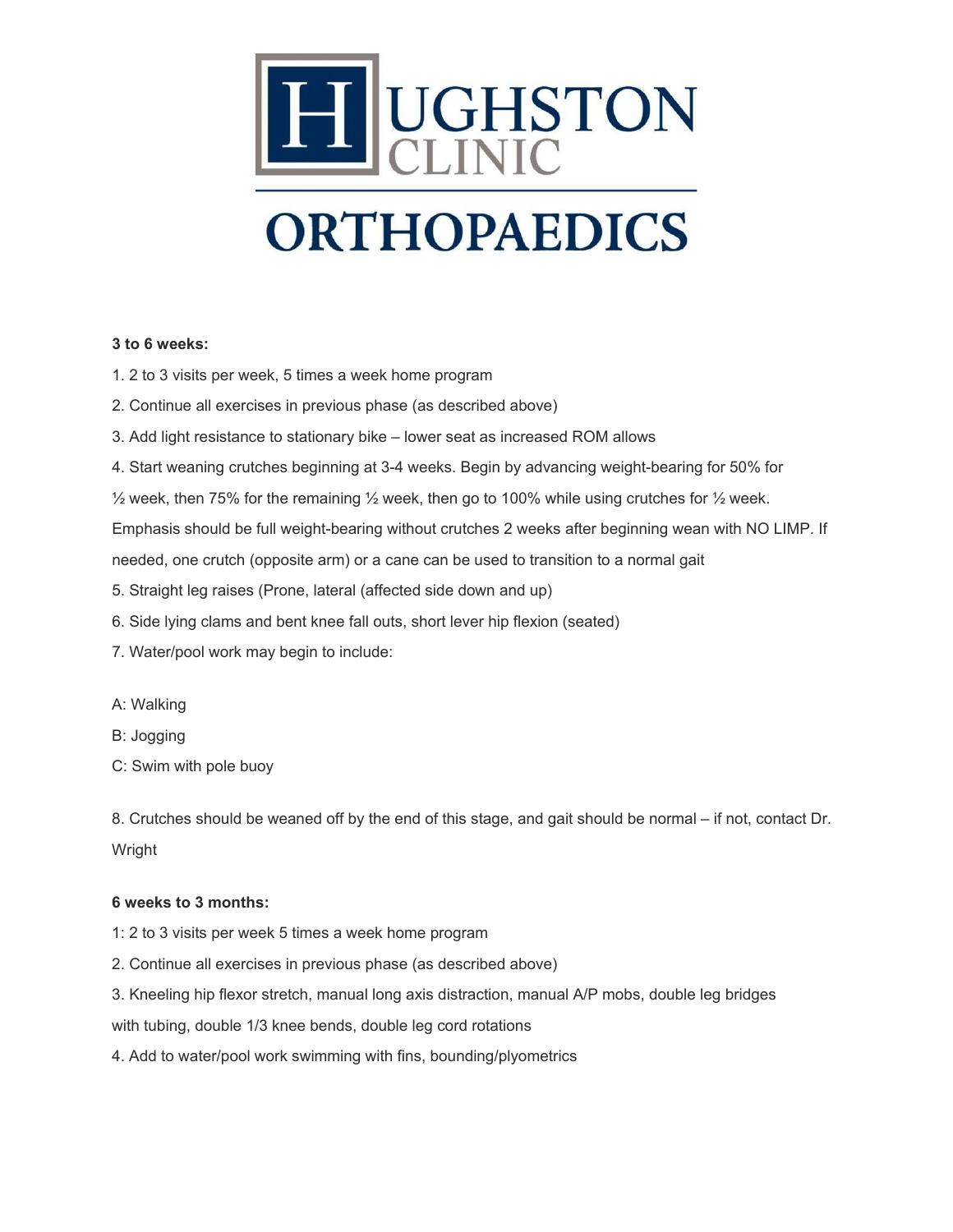

## **ORTHOPAEDICS**

- 5. Increase resistance to stationary bike lower seat as ROM increases
- 6. Begin seated rowing, elliptical, and/or stair climber
- 7. Begin exercises including mini-squats and wall slide mini squats
- 8. Toe raises with weights, step ups (begin with 2 inches and progress to a full step)
- 9. Trunk strength
	- A. Transverse abdominus
	- B. Side supports
	- C. Trunk and low back stabilization

10. ROM should be normal by the end of this stage – if not contact Dr. Wright

#### **3 to 5 months:**

1. 2 to 3 visits to 5 times a week home program. May need physical therapy supervision for functional training

2. Continue all exercises in previous phase (as described above)

3. Dynadisc, advanced bridging (swiss ball, single leg), side supports, single leg cord rotation, skaters/side stepping (pilates or slideboard), single knee bends (lateral step downs), single leg windmills, lunges, side to side lateral agility, forward or backward running with a cord

4. Focus rehabilitation towards more closed-chain exercises including leg presses, step-ups, minisquats, and hamstring curls with light weights, high repetitions. Repetitions should be smooth and slow and NOT explosive. May begin jump rope exercises